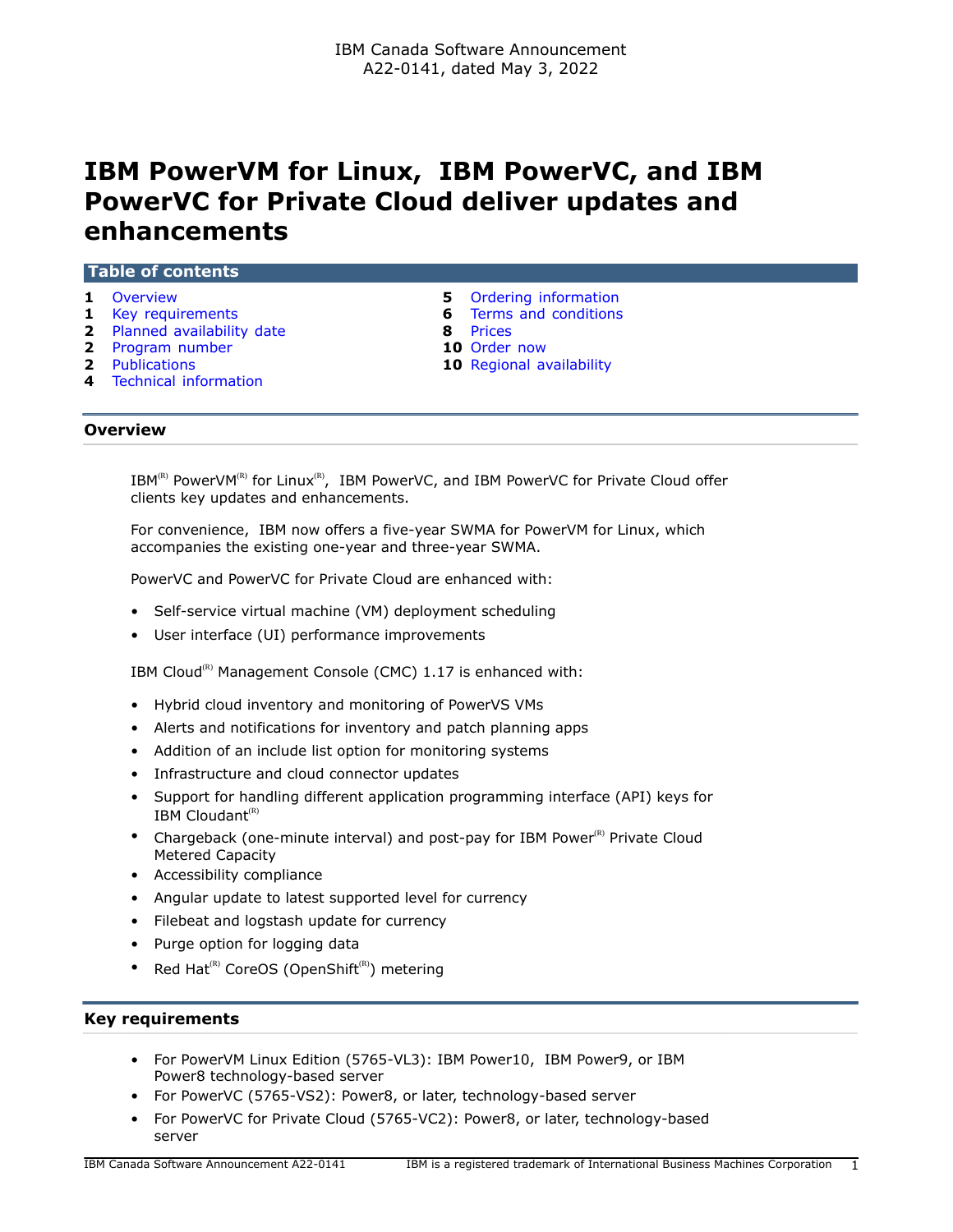## <span id="page-1-0"></span>**Planned availability date**

- May 20, 2022, except for PowerVC
- May 27, 2022, for PowerVC

Availability within a country is subject to local legal requirements.

## <span id="page-1-1"></span>**Program number**

| Program number | <b>VRM</b>                                                        |                                                 | Program name                                      |  |
|----------------|-------------------------------------------------------------------|-------------------------------------------------|---------------------------------------------------|--|
| 5765-VL3       | 3.1.3                                                             |                                                 | <b>IBM PowerVM for Linux</b>                      |  |
| 5765-VS2       | 2.0.3<br><b>IBM PowerVC</b>                                       |                                                 |                                                   |  |
| 5765-VC2       | 2.0.3                                                             |                                                 | <b>IBM PowerVC for Private</b><br>Cloud           |  |
| 5765-CMT       | 1.1.7                                                             |                                                 | <b>IBM Cloud Management</b><br>Console            |  |
| 5765-AMT       | 7.3.0                                                             |                                                 | IBM AIX <sup>(R)</sup> 7 Monthly Term<br>Offering |  |
| Program number |                                                                   |                                                 | Maintenance 5-year Program number                 |  |
| 5765-VL3       |                                                                   | 5775-PVL                                        |                                                   |  |
|                | <b>Note:</b> 5775-PVL is a new 5-year SWMA for PowerVM for Linux. |                                                 |                                                   |  |
| Program number | <b>Maintenance 2-</b><br>year Program<br>number                   | <b>Maintenance 4-</b><br>year Program<br>number | <b>Maintenance 5-</b><br>year Program<br>number   |  |
| 5765-DRG       | 5772-DRG                                                          | 5774-DRG                                        | 5775-DRG                                          |  |
| Program number | <b>Maintenance 2-</b><br>year Program<br>number                   | <b>Maintenance 4-</b><br>year Program<br>number | <b>Maintenance 5-</b><br>year Program<br>number   |  |
| 5765-H39       | 5666-H23                                                          | 5669-H23                                        | 5665-H23                                          |  |
| Program number | <b>Maintenance 2-</b><br>year Program<br>number                   | <b>Maintenance 4-</b><br>year Program<br>number | <b>Maintenance 5-</b><br>year Program<br>number   |  |
| 5765-VRM       |                                                                   |                                                 | 5775-VRM                                          |  |

**Note:** These 5765-DRG, 5765-H39, and 5765-VRM are the convenience ordering features from the 2, 4, 5-year SWMA that are announcing. These maintenance PIDs are the ones that have an impact in the ordering information section.

**Note:** The SWMA for the program numbers 5765-VL3, 5765-VS2, 5765-VC2, 5765- CMT, and 5765-AMT are already announced.

## **Offering Information**

Product information is available on the [IBM Offering Information](http://www.ibm.com/common/ssi) website.

## <span id="page-1-2"></span>**Publications**

None

# **Services**

## **IBM Systems Lab Services**

Systems Lab Services offers infrastructure services to help build hybrid cloud and enterprise IT solutions. From servers to storage systems and software, Systems Lab Services can help deploy the building blocks of a next-generation IT infrastructure to empower a client's business. Systems Lab Services consultants can perform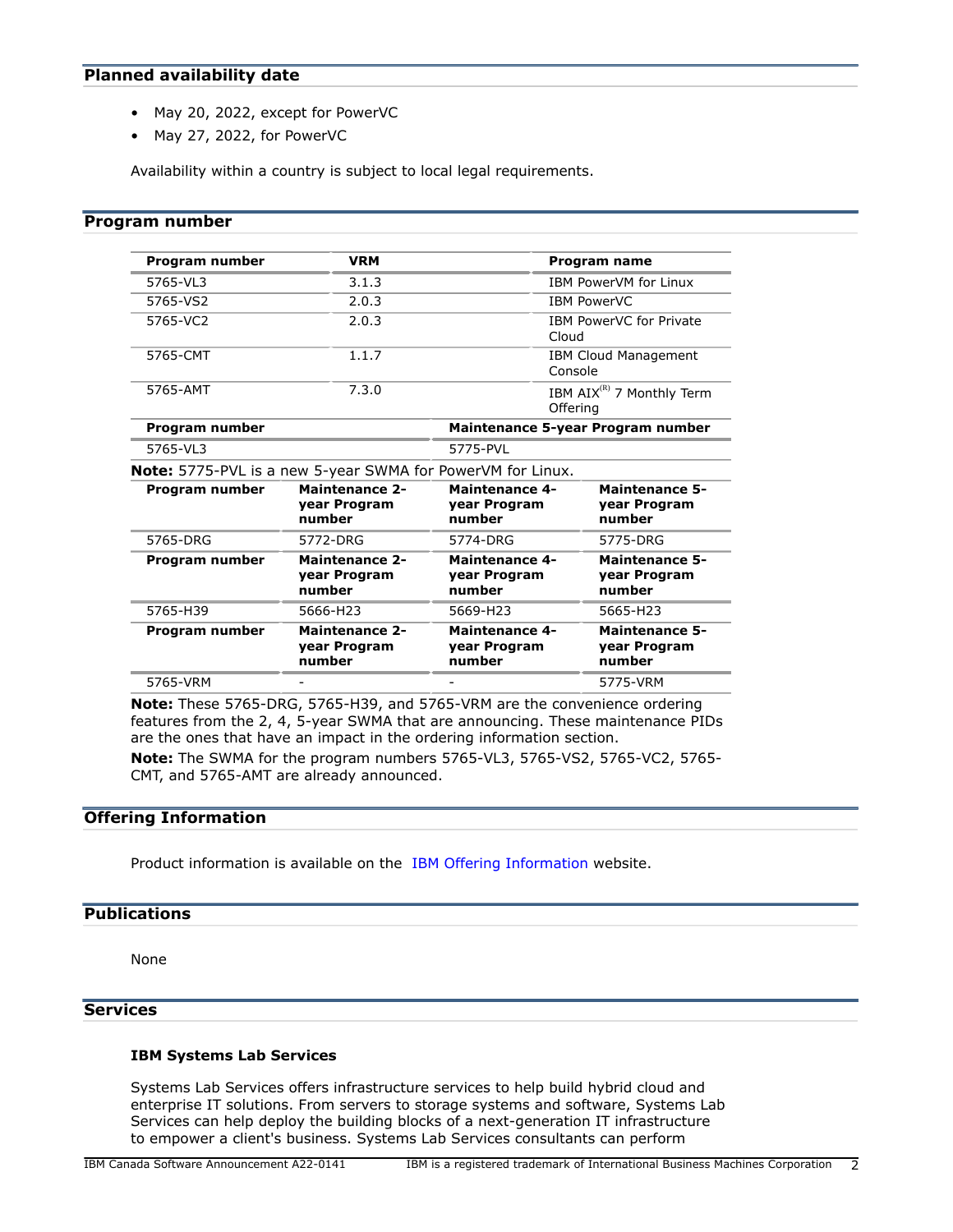infrastructure services for clients on-line or onsite, offering deep technical expertise, valuable tools, and successful methodologies. Systems Lab Services is designed to help clients solve business challenges, gain new skills, and apply best practices.

Systems Lab Services offers a wide range of infrastructure services for IBM Power servers, IBM Storage systems, IBM  $Z^{(R)}$ , and IBM LinuxONE. Systems Lab Services has a global presence and can deploy experienced consultants on-line or onsite around the world.

For assistance, contact Systems Lab Services at ibmsls@us.ibm.com.

To learn more, see the [IBM Systems Lab Services](https://www.ibm.com/it-infrastructure/services/lab-services) website.

## **IBM ConsultingTM**

As transformation continues across every industry, businesses need a single partner to map their enterprise-wide business strategy and technology infrastructure. IBM Consulting is the business partner to help accelerate change across an organization. IBM specialists can help businesses succeed through finding collaborative ways of working that forge connections across people, technologies, and partner ecosystems. IBM Consulting brings together the business expertise and an ecosystem of technologies that help solve some of the biggest problems faced by organizations. With methods that get results faster, an integrated approach that is grounded in an open and flexible hybrid cloud architecture, and incorporating technology from IBM Research<sup>(R)</sup> and IBM Watson<sup>(R)</sup> AI, IBM Consulting enables businesses to lead change with confidence and deliver continuous improvement across a business and its bottom line.

For additional information, see the [IBM Consulting](https://www.ibm.com/consulting) website.

## **IBM Technology Support Services (TSS)**

Get preventive maintenance, onsite and remote support, and gain actionable insights into critical business applications and IT systems. Speed developer innovation with support for over 240 open-source packages. Leverage powerful IBM analytics and AI-enabled tools to enable client teams to manage IT problems before they become emergencies.

TSS offers extensive IT maintenance and support services that cover more than one niche of a client's environment. TSS covers products from IBM and OEMs, including servers, storage, network, appliances, and software, to help clients ensure high availability across their data centre and hybrid cloud environment.

For details on available services, see the [Technology support for hybrid cloud](https://www.ibm.com/services/technology-support) [environments](https://www.ibm.com/services/technology-support) website.

## **IBM Expert Labs**

Expert Labs can help clients accelerate their projects and optimize value by leveraging their deep technical skills and knowledge. With more than 20 years of industry experience, these specialists know how to overcome the biggest challenges to deliver business results that can have an immediate impact.

Expert Labs' deep alignment with IBM product development allows for a strategic advantage as they are often the first in line to get access to new products, features, and early visibility into roadmaps. This connection with the development enables them to deliver First of a Kind implementations to address unique needs or expand a client's business with a flexible approach that works best for their organization.

For additional information, see the [IBM Expert Labs](https://www.ibm.com/products/expertlabs) website.

# **IBM Security(R) Expert Labs**

With extensive consultative expertise on IBM Security software solutions, Security Expert Labs helps clients and partners modernize the security of their applications,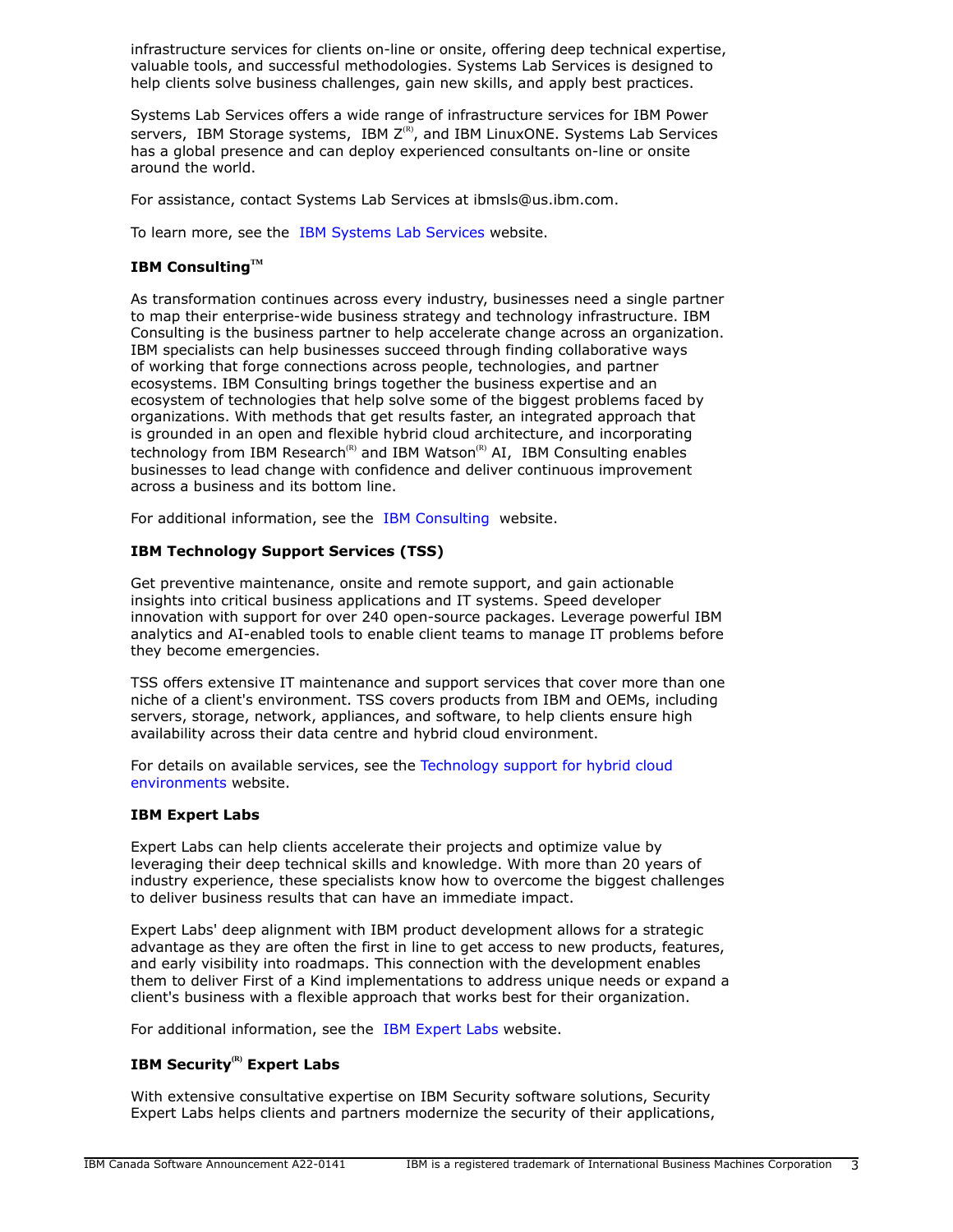data, and workforce. With an extensive portfolio of consulting and learning services, Expert Labs provides project-based and premier support service subscriptions.

These services can help clients deploy and integrate IBM Security software, extend their team resources, and help guide and accelerate successful hybrid cloud solutions, including critical strategies such as zero trust. Remote and on-premises software deployment assistance is available for IBM Cloud Pak $R<sup>(R)</sup>$  for Security, IBM Security QRadar<sup>(R)</sup>/QRoC, IBM Security SOAR/Resilient<sup>(R)</sup>, IBM i2<sup>(R)</sup>, IBM Security Verify, IBM Security Guardium<sup>(R)</sup>, and IBM Security MaaS360<sup>(R)</sup>.

For more information, contact Security Expert Labs at sel@us.ibm.com.

For additional information, see the [IBM Security Expert Labs](https://www.ibm.com/security/security-expert-labs) website.

## <span id="page-3-0"></span>**Technical information**

## **Specified operating environment**

#### *Hardware requirements*

- For PowerVM Linux Edition (5765-VL3): Power10, Power9, or Power8 technologybased server
- For PowerVC (5765-VS2): Power8, or later, technology-based server
- For PowerVC for Private Cloud (5765-VC2): Power8, or later, technology-based server

## *Software requirements*

Not applicable

## *IBM Support*

[IBM Support](https://www.ibm.com/support) is your gateway to technical support tools and resources that are designed to help you save time and simplify support. IBM Support can help you find answers to questions, download fixes, troubleshoot, submit and track problem cases, and build skills. Learn and stay informed about the transformation of IBM Support, including new tools, new processes, and new capabilities, by going to the [IBM Support Insider](https://www.ibm.com/support/insider).

## *Additional IBM support*

## **IBM Client Engineering for Systems**

Client Engineering for Systems is a framework for accelerating digital transformation. It helps you generate innovative ideas and equips you with the practices, technologies, and expertise to turn those ideas into business value in weeks. When you work with Client Engineering for Systems, you bring pain points into focus. You empower your team to take manageable risks, adopt leading technologies, speed up solution development, and measure the value of everything you do. Client Engineering for Systems has experts and services to address a broad array of use cases, including capabilities for business transformation, hybrid cloud, analytics and AI, infrastructure systems, security, and more. Contact Client Engineering for Systems at sysgarage@ ibm.com ${}^{\text{\tiny(R)}}$ .

## **Planning information**

## *Packaging*

## *Packaging information*

This program, when downloaded from a website, contains the applicable IBM license agreement and License Information, if appropriate, which will be presented for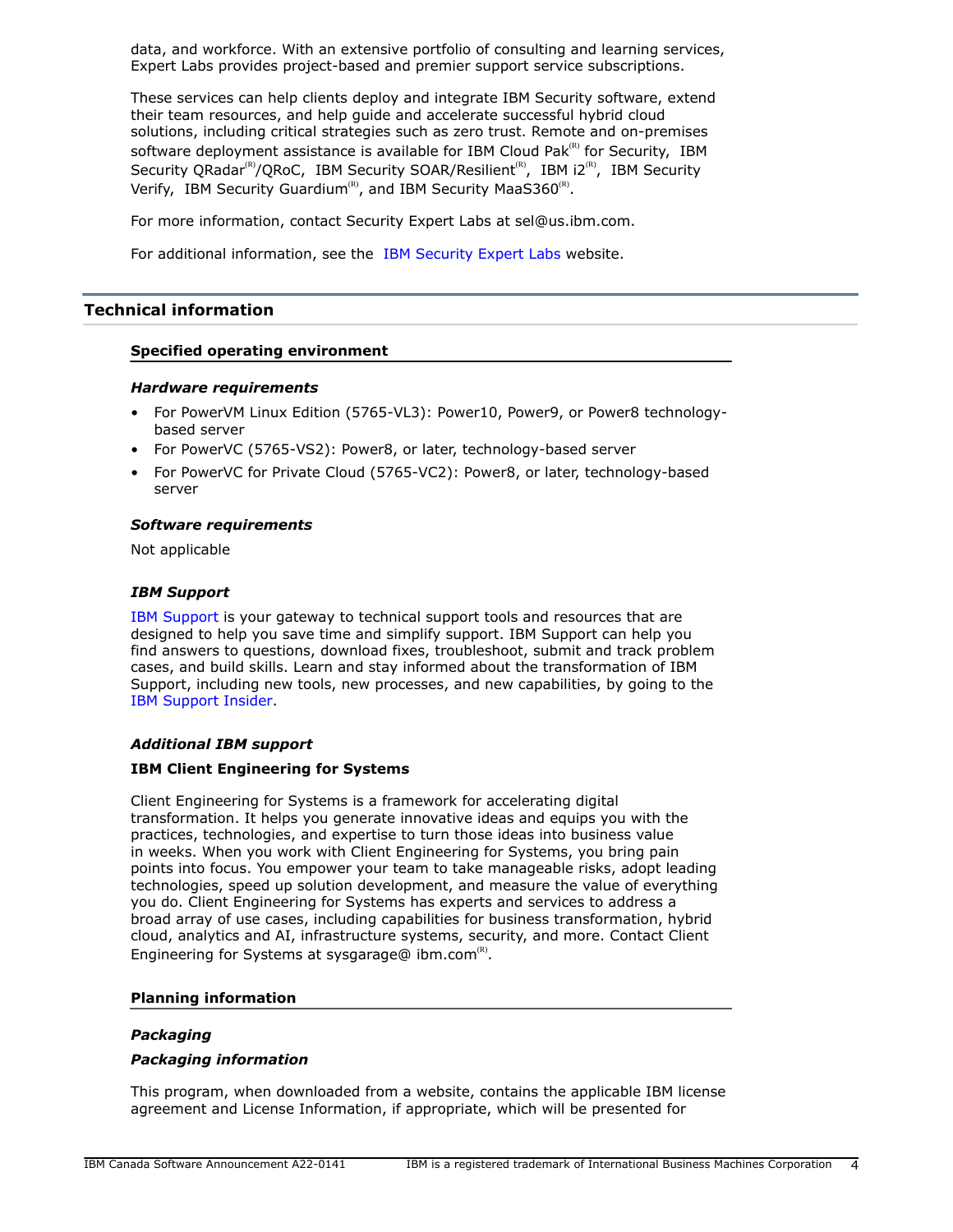## <span id="page-4-0"></span>**Ordering information**

Consult your IBM representative or IBM Business Partner.

| <b>IBM Configurator for e-business (e-config)</b> |                      |                                         |  |  |
|---------------------------------------------------|----------------------|-----------------------------------------|--|--|
| <b>Feature description</b><br>Program number      |                      | <b>Process Option Feature</b><br>number |  |  |
| 5765-AMT                                          | AIX 7.2 Specify Code | 2508                                    |  |  |
| 5765-AMT                                          | AIX 7.3 Specify Code | 2377                                    |  |  |

# **IBM Configurator for e-business (e-config)**

This software license includes Software Maintenance, previously referred to as Software Subscription and Technical Support.

Extending coverage for a total of five years from the date of acquisition may be elected. Order the program number, feature number, and quantity to extend coverage for your software licenses. If maintenance has expired, specify the after license feature number.

| Maintenance program number | <b>Description</b>                         |
|----------------------------|--------------------------------------------|
| 5772-DRG                   | VM Recovery Manager DR 2yr Reg SWMA        |
| 5774-DRG                   | VM Recovery Manager DR 4yr Reg SWMA        |
| 5775-DRG                   | VM Recovery Manager DR 5yr Reg SWMA        |
| 5666-H23                   | PowerHA <sup>(R)</sup> Std Ed 2yr Reg SWMA |
| 5669-H23                   | PowerHA Std Ed 4yr Reg SWMA                |
| 5665-H23                   | PowerHA Std Ed 5yr Reg SWMA                |
| 5775-VRM                   | VM Recovery Mgr HA 5yr Reg SWMA            |
| 5775-PVL                   | PowerVM PowerLinux 5yr Reg                 |

#### **Maintenance program number description**

#### VM Recovery Manager DR 2Y (5772-DRG)

| Maintenance program<br>number | <b>Feature description</b> | OTC feature number |
|-------------------------------|----------------------------|--------------------|
| 5772-DRG                      | 2yr Reg Per 250 Proc Med   | 0197               |
| 5772-DRG                      | 2yr Reg Per 250 Proc Sm    | 0199               |

#### VM Recovery Manager DR 4Y (5774-DRG)

| Maintenance program<br>number | <b>Feature description</b> | OTC feature number |
|-------------------------------|----------------------------|--------------------|
| 5774-DRG                      | 4yr Reg Per 250 Proc Med   | 0137               |
| 5774-DRG                      | 4yr Reg Per 250 Proc Sm    | 0139               |

VM Recovery Manager DR 5Y (5775-DRG)

| Maintenance program<br>number | <b>Feature description</b> | OTC feature number |
|-------------------------------|----------------------------|--------------------|
| 5775-DRG                      | 5yr Reg Per 250 Proc Med   | 0630               |
| 5775-DRG                      | 5yr Reg Per 250 Proc Sm    | 0632               |

#### PowerHA Standard Ed 2yr REG (5666-H23)

| Maintenance program<br>number | <b>Feature description</b> | OTC feature number |
|-------------------------------|----------------------------|--------------------|
| 5666-H23                      | 2yr Reg Per 50 Proc Med    | 0475               |
| 5666-H23                      | 2yr Reg Per 50 Proc Sm     | 0480               |

PowerHA Standard Ed 4yr REG (5669-H23)

| Maintenance program<br>number | <b>Feature description</b> | OTC feature number |
|-------------------------------|----------------------------|--------------------|
| 5669-H23                      | 4yr Reg Per 50 Proc Med    | 0033               |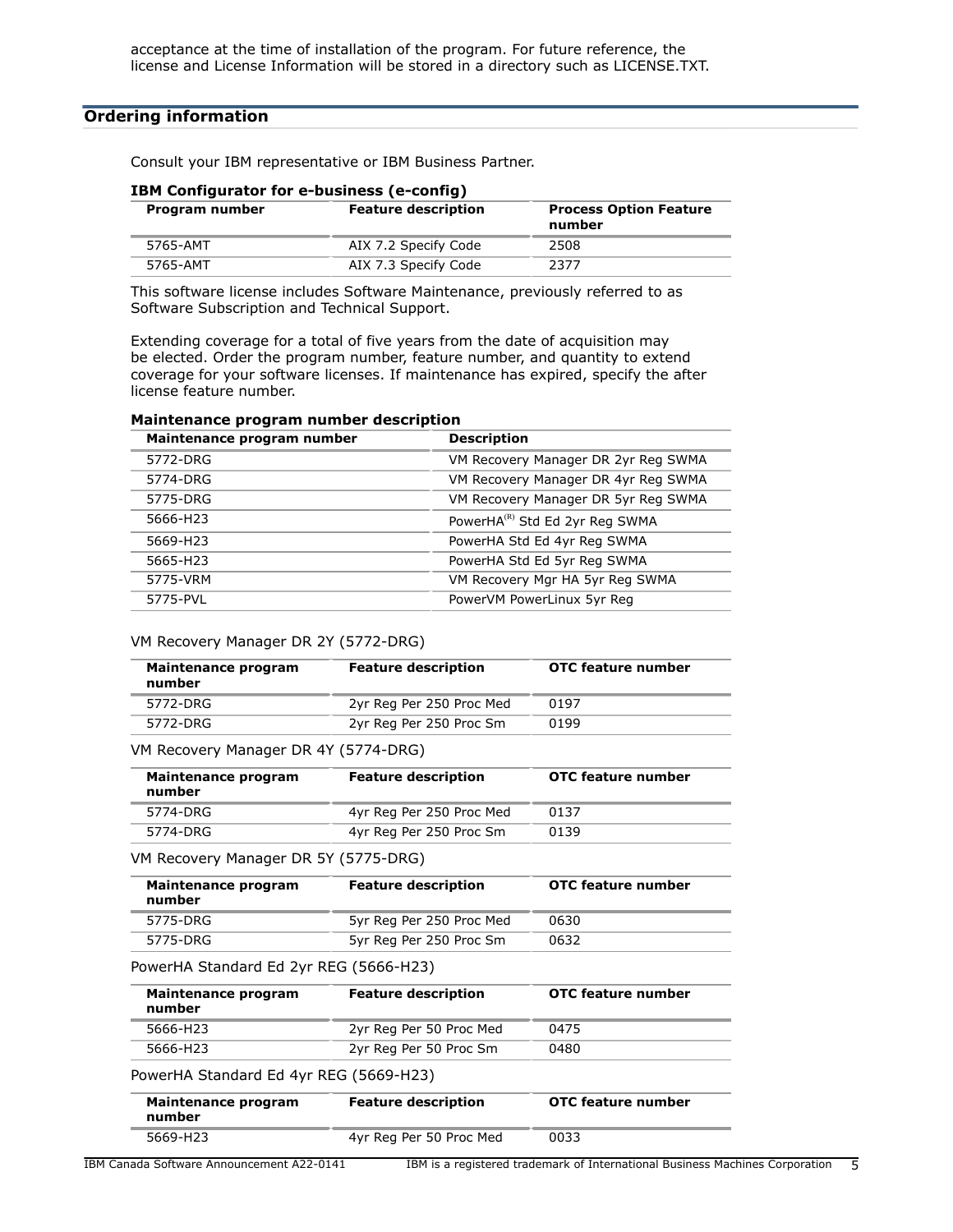| Maintenance program<br>number         | <b>Feature description</b> | OTC feature number |
|---------------------------------------|----------------------------|--------------------|
| 5669-H23                              | 4yr Reg Per 50 Proc Sm     | 0035               |
| PowerHA Std Ed 5yr (5665-H23)         |                            |                    |
| Maintenance program<br>number         | <b>Feature description</b> | OTC feature number |
| 5665-H23                              | 5yr Reg Per 50 Proc Med    | A5JD               |
| 5665-H23                              | 5yr Reg Per 50 Proc Sm     | A5JE               |
| VM Recovery Mgr HA 5Y (5775-VRM)      |                            |                    |
| Maintenance program<br>number         | <b>Feature description</b> | OTC feature number |
| 5775-VRM                              | 5yr Reg Per 250 Proc Med   | 0626               |
| 5775-VRM                              | 5yr Reg Per 250 Proc Sm    | 0628               |
| PowerVM PowerLinux 5yr Reg (5775-PVL) |                            |                    |
| Maintenance program<br>number         | <b>Feature description</b> | OTC feature number |
| 5775-PVL                              | 5yr Reg Per Proc Sm        | 0639               |
| 5775-PVL                              | 5yr Reg Per Proc Med       | 0641               |
| 5775-PVL                              | 5yr Reg Per Proc Med IFL   | 0643               |

#### **Charge metric**

All products are already announced. No changes to the existing licenses.

## <span id="page-5-0"></span>**Terms and conditions**

The information provided in this announcement letter is for reference and convenience purposes only. The terms and conditions that govern any transaction with IBM are contained in the applicable contract documents such as the IBM International Program License Agreement, IBM International Passport Advantage $(R)$ Agreement, and the IBM Agreement for Acquisition of Software Maintenance.

#### **Licensing**

IBM International Program License Agreement including the License Information document and Proof of Entitlement (PoE) govern your use of the program. PoEs are required for all authorized use.

This software license includes Software Subscription and Support (also referred to as Software Maintenance).

#### **Software Maintenance**

The IBM Agreement for Acquisition of Software Maintenance (Z125-6011) applies for Subscription and Support and does not require client signatures.

Licenses under the IBM International Program License Agreement (IPLA) provide for support with ongoing access to releases and versions of the program. IBM includes one year of Software Subscription and Support with the initial license acquisition of each program acquired. The initial period of Software Subscription and Support can be extended by the purchase of a renewal option, if available. Two charges apply: a one-time license charge for use of the program and an annual renewable charge for the enhanced support that includes telephone assistance (voice support for defects during normal business hours), as well as access to updates, releases, and versions of the program as long as support is in effect.

#### **License Information number**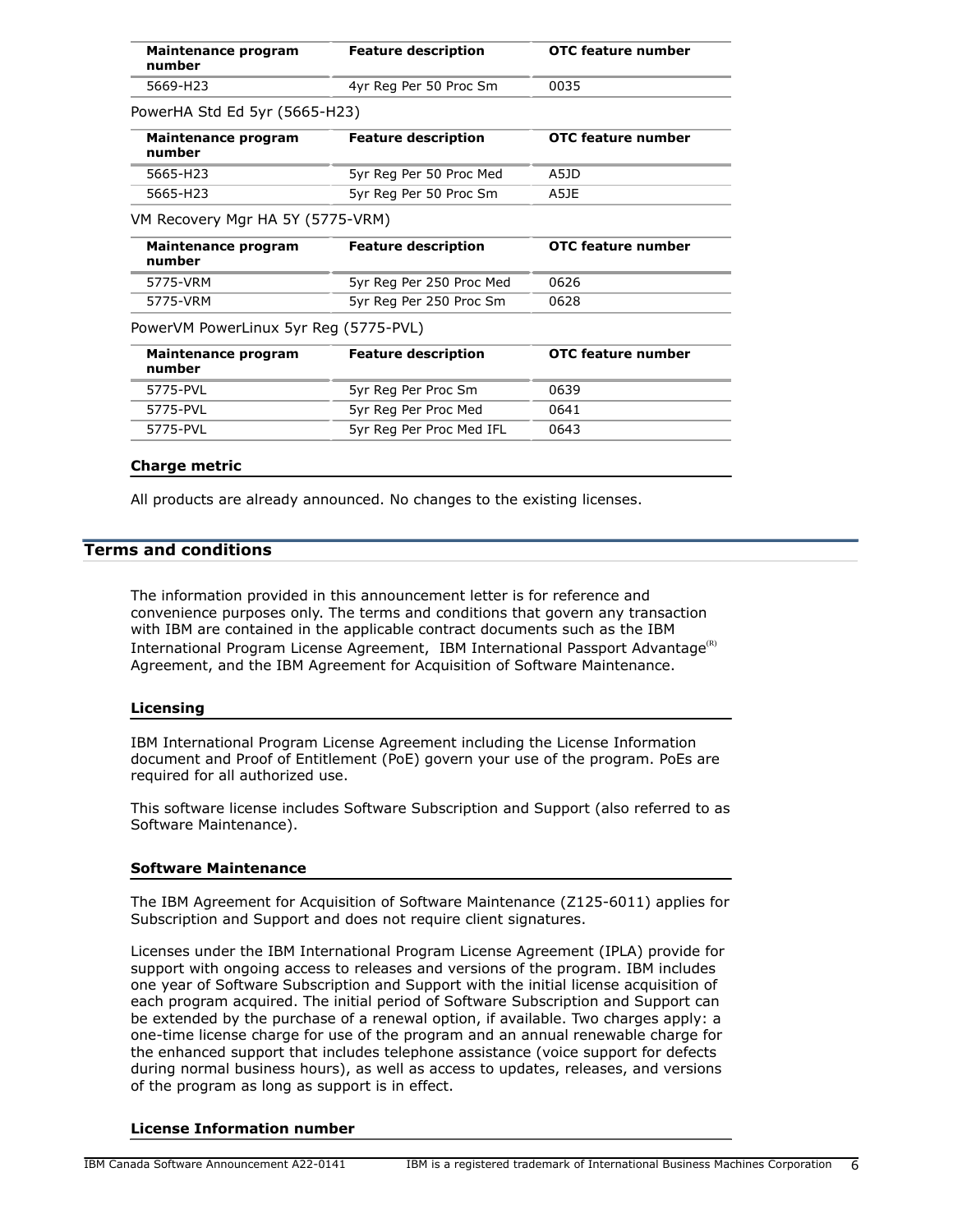All products are already announced. No changes to the existing licenses.

# **Limited warranty applies**

Yes

## **Limited warranty**

IBM warrants that when the program is used in the specified operating environment, it will conform to its specifications. The warranty applies only to the unmodified portion of the program. IBM does not warrant uninterrupted or error-free operation of the program or that IBM will correct all program defects. You are responsible for the results obtained from the use of the program.

IBM provides you with access to IBM databases containing information on known program defects, defect corrections, restrictions, and bypasses at no additional charge. For further information, see the [IBM Support Guide](http://www.ibm.com/support/customercare/sas/f/handbook/home.html).

IBM will maintain this information for at least one year after the original licensee acquires the program (warranty period).

## **Money-back guarantee**

If for any reason you are dissatisfied with the program and you are the original licensee, you may obtain a refund of the amount you paid for it, if within 30 days of your invoice date you return the program and its PoE to the party from whom you obtained it. If you downloaded the program, you may contact the party from whom you acquired it for instructions on how to obtain the refund.

For clarification, note that for programs acquired under any of IBM's On/Off Capacity on Demand (On/Off CoD) software offerings, this term does not apply since these offerings apply to programs already acquired and in use by you.

## **Volume orders (IVO)**

Yes. Contact your IBM representative.

## **Passport Advantage applies**

No

#### **Usage restrictions**

Yes

For usage restrictions, see the License Information documents listed in this [Terms](#page-5-0) [and conditions](#page-5-0) section.

## **Software Subscription and Support applies**

Yes. All distributed software licenses include Software Subscription and Support for a period of 12 months from the date of acquisition, providing a streamlined way to acquire IBM software and assure technical support coverage for all licenses. Extending coverage for a total of three years from date of acquisition may be elected.

While your Software Subscription and Support is in effect, IBM provides you assistance for your routine, short duration installation and usage (how-to) questions, and code-related questions. IBM provides assistance by telephone and, if available, electronic access, only to your information systems (IS) technical support personnel during the normal business hours (published prime shift hours) of your IBM support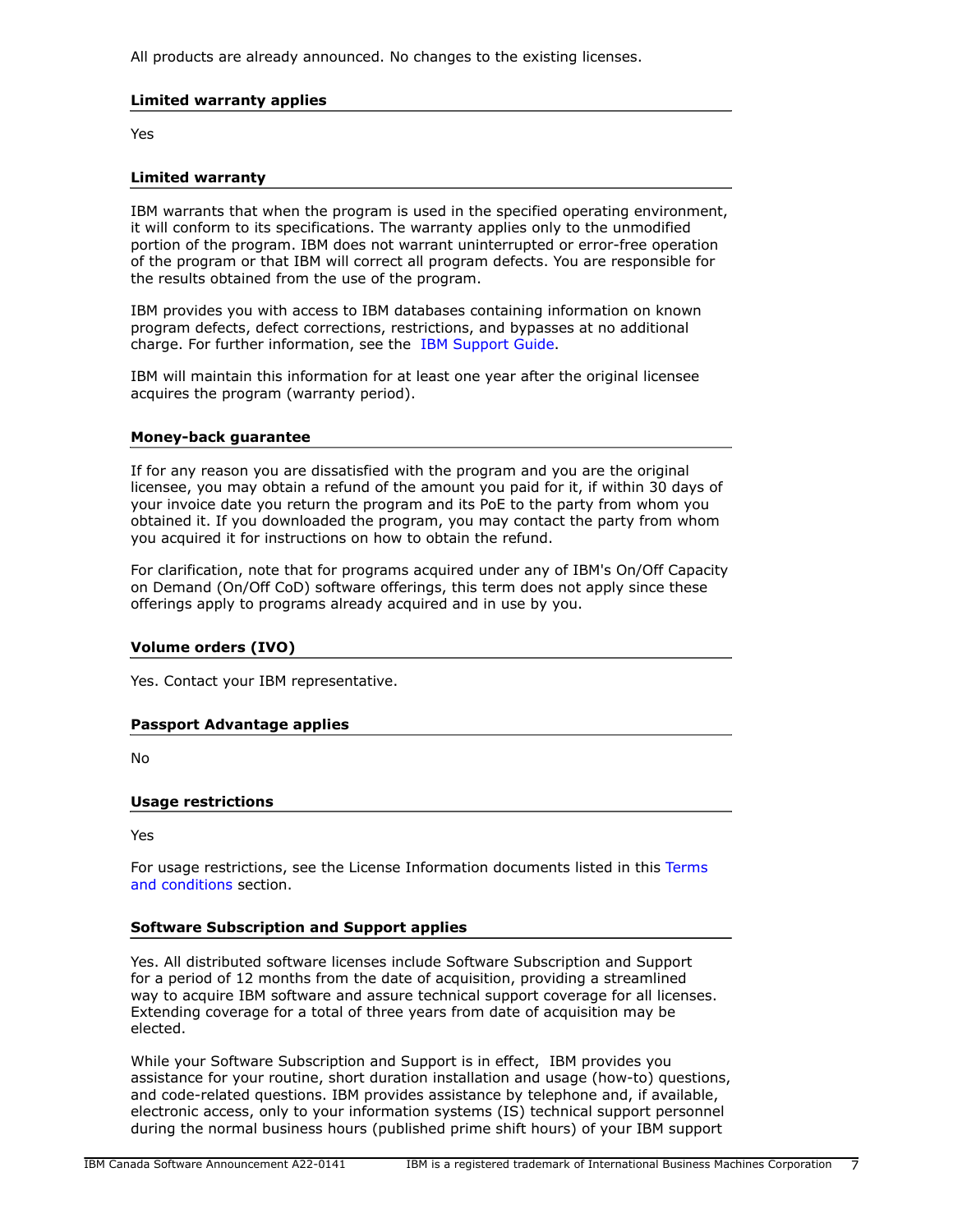centre. (This assistance is not available to your end users.) IBM provides Severity 1 assistance 24 hours a day, every day of the year. For additional details, go to the [IBM Support Handbooks](http://www.ibm.com/support/handbook) page.

Software Subscription and Support does not include assistance for the design and development of applications, your use of programs in other than their specified operating environment, or failures caused by products for which IBM is not responsible under this agreement.

#### **System i Software Maintenance applies**

No

#### **Variable charges apply**

Yes

#### **Educational allowance available**

Yes. A 15% education allowance applies to qualified education institution clients.

#### **Academic use allowance**

Yes

## **Statement of good security practices**

IT system security involves protecting systems and information through intrusion prevention, detection, and response to improper access from within and outside your enterprise. Improper access can result in information being altered, destroyed, or misappropriated or can result in misuse of your systems to attack others. Without a comprehensive approach to security, no IT system or product should be considered completely secure and no single product or security measure can be completely effective in preventing improper access. IBM systems and products are designed to be part of a regulatory compliant, comprehensive security approach, which will necessarily involve additional operational procedures, and may require other systems, products, or services to be most effective.

**Important:** IBM does not warrant that any systems, products, or services are immune from, or will make your enterprise immune from, the malicious or illegal conduct of any party.

# <span id="page-7-0"></span>**Prices**

Prices are subject to change without notice.

GST, QST, and sales taxes, where applicable, are extra.

For additional information and current prices, contact your local IBM representative or IBM Business Partner.

VM Recovery Manager DR 2Y (5772-DRG)

| Program number | <b>Feature description</b> | <b>OTC feature number</b> |
|----------------|----------------------------|---------------------------|
| 5772-DRG       | 2yr Reg Per 250 Proc Med   | 0197                      |
| 5772-DRG       | 2yr Reg Per 250 Proc Sm    | 0199                      |
|                |                            |                           |

VM Recovery Manager DR 4Y (5774-DRG)

| Program number | <b>Feature description</b> | OTC feature number |
|----------------|----------------------------|--------------------|
| 5774-DRG       | 4yr Reg Per 250 Proc Med   | 0137               |

IBM Canada Software Announcement A22-0141 IBM is a registered trademark of International Business Machines Corporation 8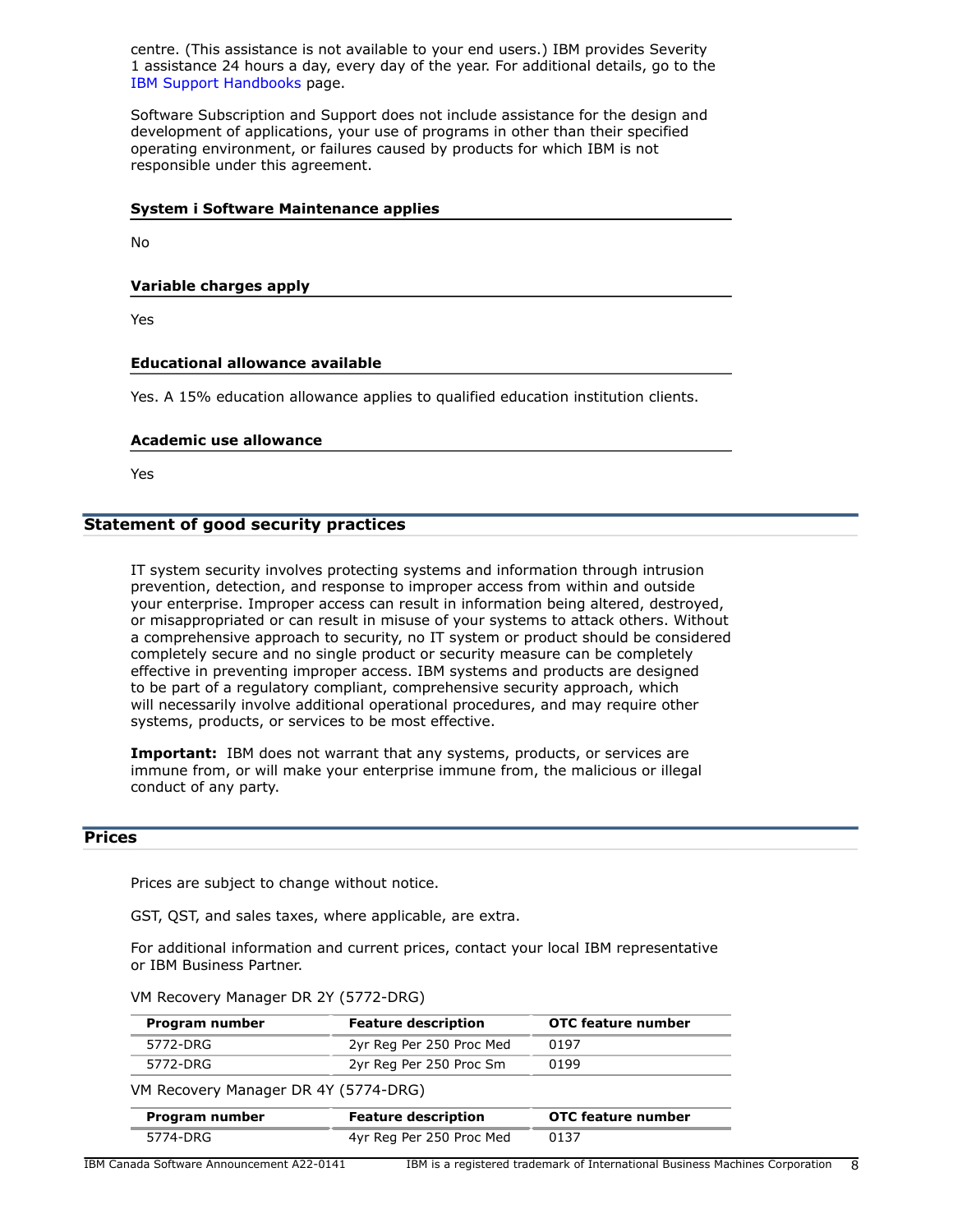| Program number | <b>Feature description</b> | OTC feature number |
|----------------|----------------------------|--------------------|
| 5774-DRG       | 4yr Reg Per 250 Proc Sm    | 0139               |

VM Recovery Manager DR 5Y (5775-DRG)

| Program number | <b>Feature description</b> | <b>OTC</b> feature number |
|----------------|----------------------------|---------------------------|
| 5775-DRG       | 5yr Reg Per 250 Proc Med   | 0630                      |
| 5775-DRG       | 5yr Reg Per 250 Proc Sm    | 0632                      |

PowerHA<sup>(R)</sup> Standard Ed 2yr REG (5666-H23)

| Program number | <b>Feature description</b> | OTC feature number |
|----------------|----------------------------|--------------------|
| 5666-H23       | 2yr Reg Per 50 Proc Med    | 0475               |
| 5666-H23       | 2yr Reg Per 50 Proc Sm     | 0480               |

PowerHA Standard Ed 4yr REG (5669-H23)

| Program number | <b>Feature description</b> | OTC feature number |
|----------------|----------------------------|--------------------|
| 5669-H23       | 4yr Reg Per 50 Proc Med    | 0033               |
| 5669-H23       | 4yr Reg Per 50 Proc Sm     | 0035               |

PowerHA Std Ed 5yr (5665-H23)

| Program number | <b>Feature description</b> | OTC feature number |
|----------------|----------------------------|--------------------|
| 5665-H23       | 5yr Reg Per 50 Proc Med    | A5JD               |
| 5665-H23       | 5yr Reg Per 50 Proc Sm     | A5JE               |

VM Recovery Mgr HA 5Y (5775-VRM)

| Program number | <b>Feature description</b> | <b>OTC</b> feature number |
|----------------|----------------------------|---------------------------|
| 5775-VRM       | 5yr Reg Per 250 Proc Med   | 0626                      |
| 5775-VRM       | 5yr Reg Per 250 Proc Sm    | 0628                      |

PowerVM PowerLinux 5yr Reg (5775-PVL)

| Program number | <b>Feature description</b> | OTC feature number |
|----------------|----------------------------|--------------------|
| 5775-PVI       | 5yr Reg Per Proc Sm        | 0639               |
| 5775-PVI       | 5yr Reg Per Proc Med       | 0641               |
| 5775-PVI       | 5yr Reg Per Proc Med IFL   | 0643               |

**Variable charges:** The applicable processor-based one-time charge will be based on the group of the designated machine on which the program is licensed for use. If the program is designated to a processor in a group for which no charge is listed, the charge of the next higher group listed applies. For movement to a machine in a higher group, an upgrade charge equal to the difference in the then-current charges between the two groups will apply. For movement to a machine in a lower group, there will be no adjustment or refund of charges paid.

## **IBM Global Financing**

IBM Global Financing offers competitive financing to credit-qualified clients to assist them in acquiring IT solutions. Offerings include financing for IT acquisition, including hardware, software, and services, from both IBM and other manufacturers or vendors. Offerings (for all client segments: small, medium, and large enterprise), rates, terms, and availability can vary by country. Contact your local IBM Global Financing organization or go to the [IBM Global Financing](http://www.ibm.com/financing) website for more information.

IBM Global Financing offerings are provided through IBM Credit LLC in the United States, and other IBM subsidiaries and divisions worldwide to qualified commercial and government clients. Rates are based on a client's credit rating, financing terms, offering type, equipment type, and options, and may vary by country. Other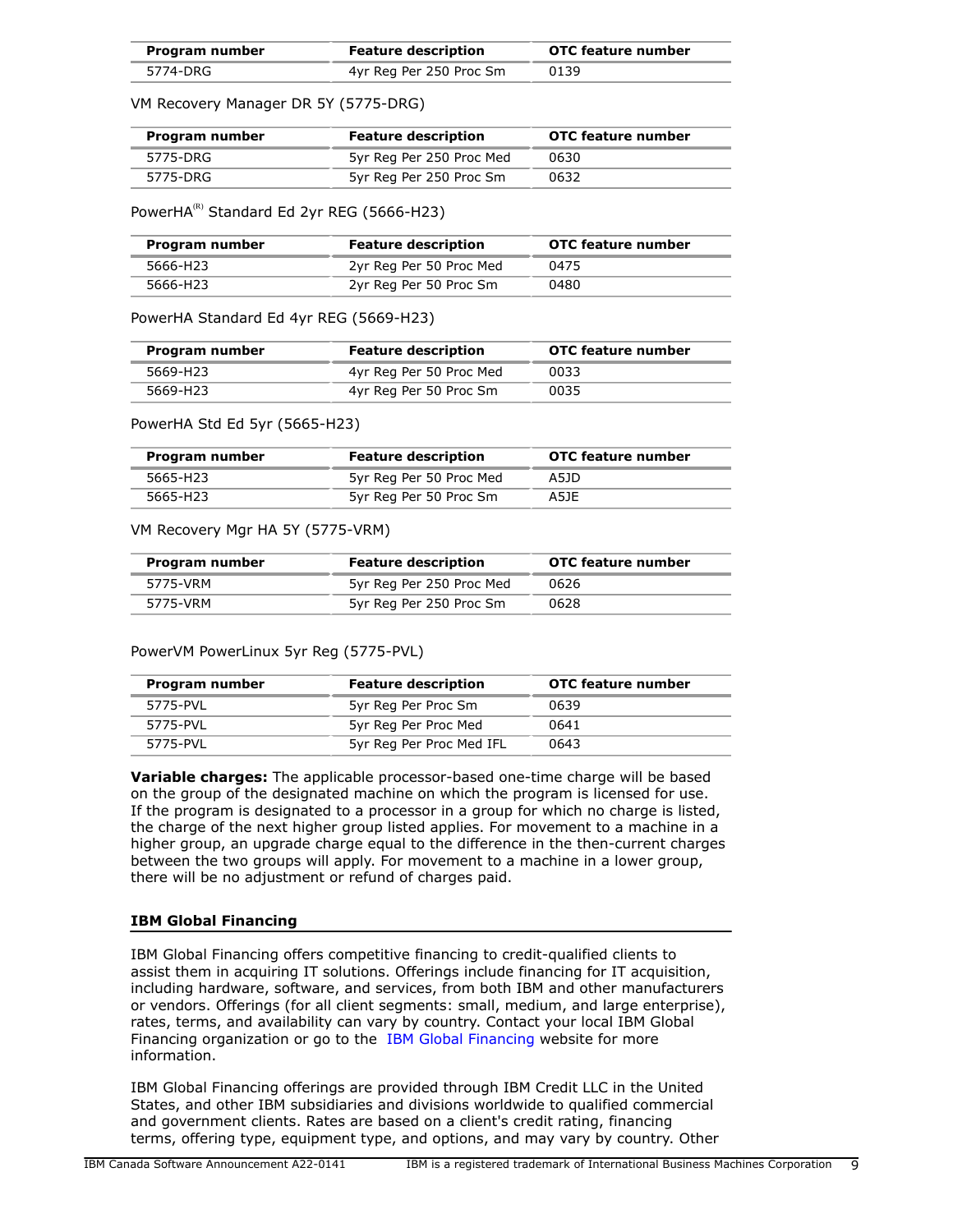restrictions may apply. Rates and offerings are subject to change, extension, or withdrawal without notice.

#### <span id="page-9-0"></span>**Order now**

To order, contact the IBM Digital Sales Center, your local IBM representative, or your IBM Business Partner. To identify your local IBM representative or IBM Business Partner, call 800-IBM-4YOU (426-4968). For more information, contact the IBM Digital Sales Center.

Phone: 800-IBM-4YOU (426-4968)

Fax: 800-2IBM-FAX (242-6329)

For IBM representative: askibm@ca.ibm.com

For IBM Business Partner: pwcs@us.ibm.com

IBM Digital Sales Offices 3600 Steeles Ave. East Markham, ON L3R 9Z7, CA H7

The IBM Digital Sales Center, our national direct marketing organization, can add your name to the mailing list for catalogues of IBM products.

**Note:** Shipments will begin after the planned availability date.

#### <span id="page-9-1"></span>**Regional availability**

Anguilla, Antigua and Barbuda, Aruba, Bahamas, Barbados, Bermuda, Sint Eustatius and Saba Bonaire, Canada, Cayman Islands, Curacao, Dominica, Grenada, Guyana, Jamaica, Montserrat, Saint Kitts and Nevis, Saint Lucia, Saint Vincent and the Grenadines, Sint Maarten, Suriname, Trinidad and Tobago, Turks and Caicos Islands, and British Virgin Islands

#### *Trade-marks*

IBM Consulting is a trade-mark of IBM Corporation in the United States, other countries, or both.

IBM, PowerVM, IBM Cloud, Cloudant, Power, IBM Z, Passport Advantage, AIX, IBM Research, IBM Watson, IBM Security, IBM Cloud Pak, QRadar, Resilient, i2, Guardium, MaaS360, ibm.com and PowerHA are registered trade-marks of IBM Corporation in the United States, other countries, or both.

The registered trade-mark Linux® is used pursuant to a sublicense from the Linux Foundation, the exclusive licensee of Linus Torvalds, owner of the mark on a worldwide basis.

Red Hat and OpenShift are registered trade-marks of Red Hat Inc. in the U.S. and other countries.

Other company, product, and service names may be trade-marks or service marks of others.

Trade-mark owned by International Business Machines Corporation and is used under license by IBM Canada Ltd.

® Registered trade-mark of International Business Machines Corporation and is used under license by IBM Canada Ltd.

(\*\*) Company, product or service name may be a trade-mark or service mark of others.